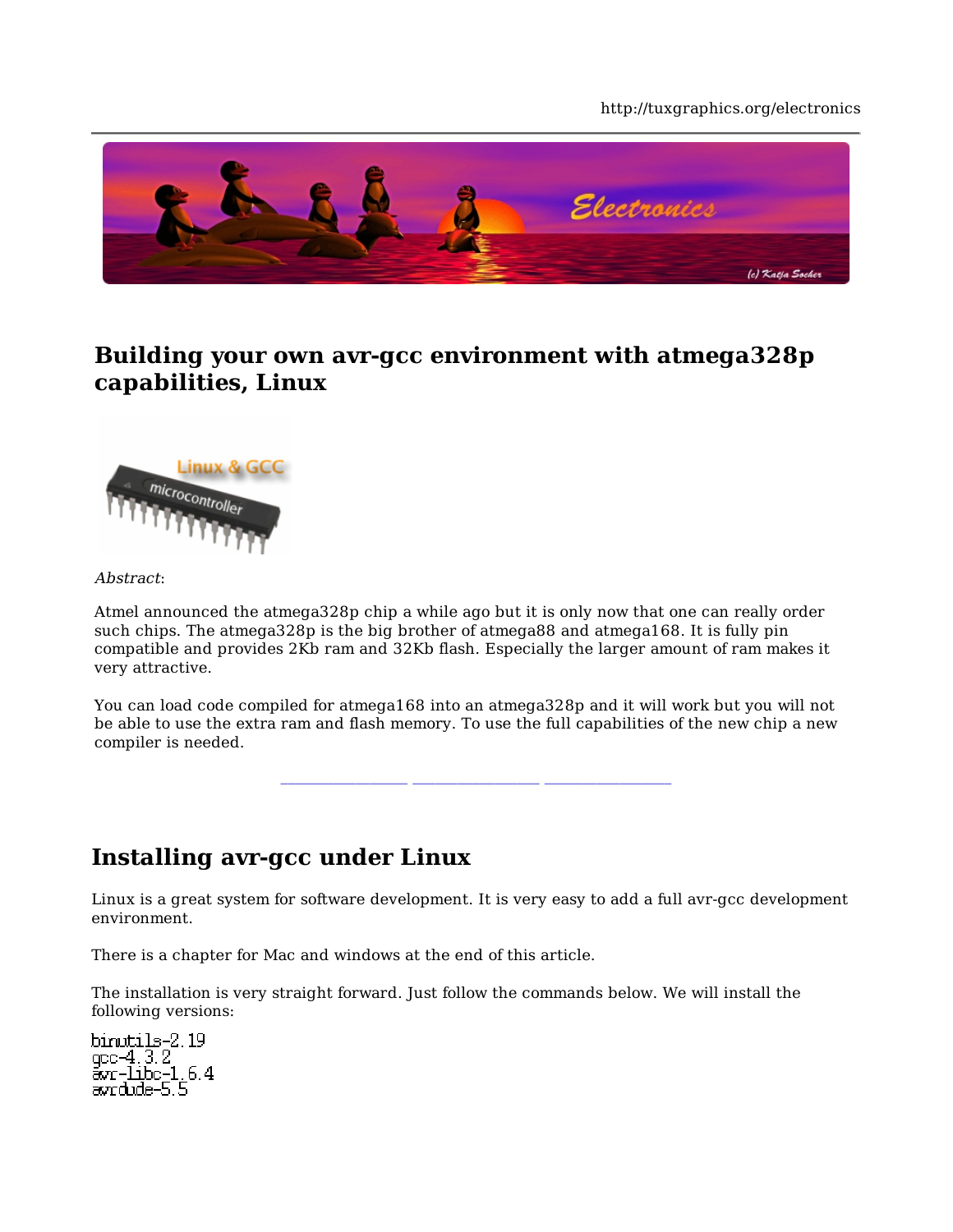I have verified that those packages are working together. The final installation will give you a compiler that supports the atmega328p chip. Everything will be installed under /usr/local/avr You should add the directory /usr/local/avr/bin to your Unix search PATH environment variable after completion of the installation.

# **Installation step by step**

Just download the files and run the commands one by one in the order shown below. The commands are in bash syntax.

Besides a C-compiler with gmake and basic unix commands you need also: texinfo, bison, flex, gawk, readline and ncurses.

You should switch now to bash unless you use bash already as your default shell. Type:

bash

### **binutils-2.19**

Download: ftp://ftp.gnu.org/gnu/binutils

tar jxvf binutils-2.19.tar.bz2 cd binutils-2.19 mkdir obj-avr cd obj-avr CC=gcc export CC ../configure --target=avr --prefix=/usr/local/avr --disable-nls --enable-install-libbfd make make install  $cd \ldots$ / $\ldots$ 

#### **gcc-core-4.2.3**

Download: ftp://ftp.gnu.org/gnu/gcc/gcc-4.3.2

tar jxvf gcc-core-4.2.3.tar.bz2 cd gcc-4.3.2 mkdir obj-avr cd obj-avr ../configure --target=avr --prefix=/usr/local/avr --disable-nls --enable-languages=c --disable-libssp make

make install

Note: The above step requires a recent version of MPFR (http://www.mpfr.org/) and gmp (ftp://ftp.gnu.org/gnu/gmp): GMP 4.1+ and MPFR 2.3.0+. Use the packages from your distribution if possible. Under Ubuntu those packages are called libgmp3-dev and libmpfr-dev. Gentoo calls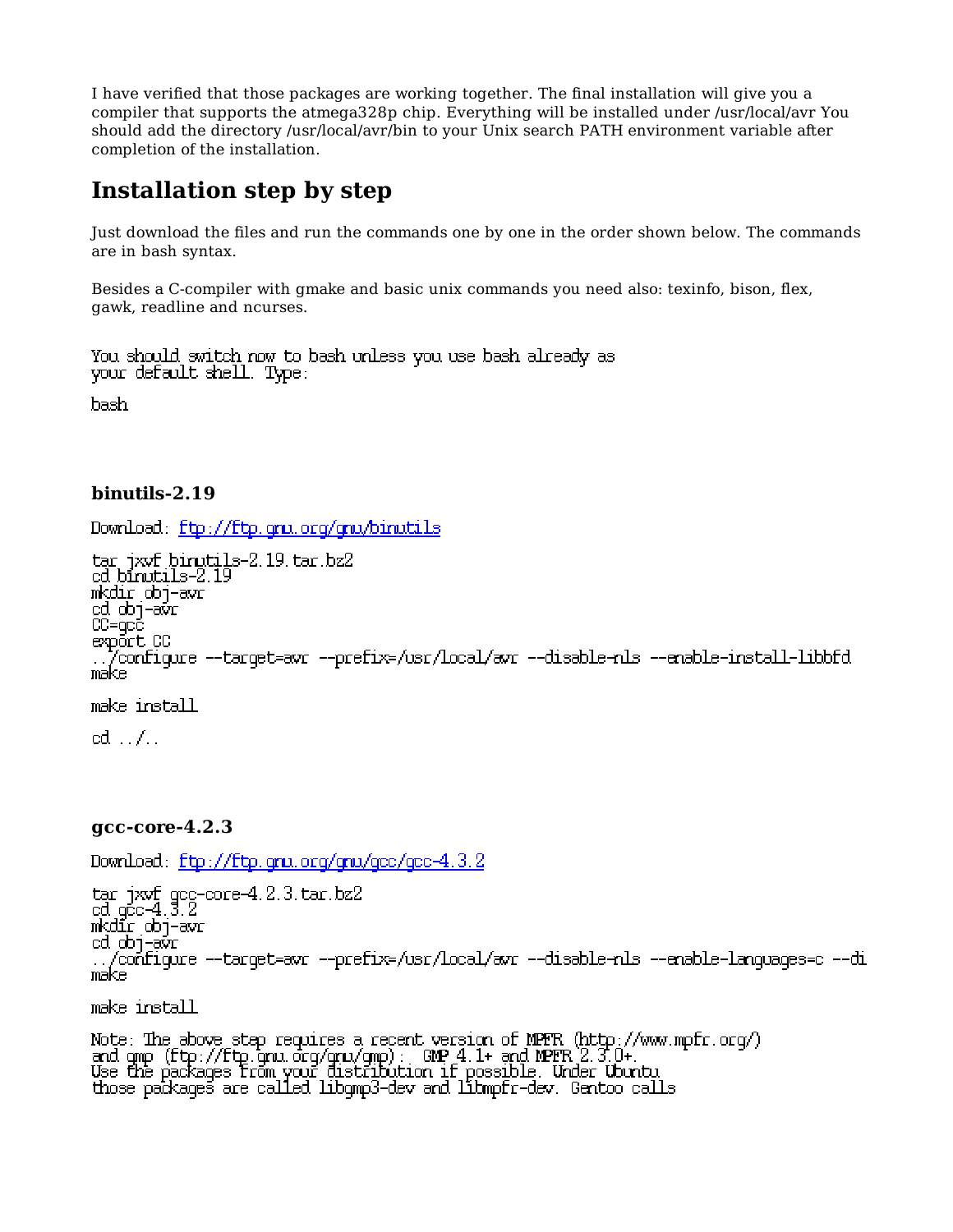them dev-libs/gmp and dev-libs/mpfr.

 $\mathsf{cd} \ldots \mathsf{d}$ ...

### **avr-libc-1.6.4**

Download: http://savannah.nongnu.org/projects/avr-libc/

```
tar jxvf avr-libc-1.6.4.tar.bz2
cd avr-libc-1.6.4
PREFIX=/usr/local/avr
export PREFIX
CC=avr-gcc
export CC
PATH=/usr/local/avr/bin:${PATH}
export PATH
./configure --build=`./config.guess` --host=avr --prefix=/usr/local/avr
now check if configure printed the line:
  checking if avr-gcc has support for atmega328p... yes 
just to be sure that you will get atmega328p support
make
make install
cd ..
```
### **avrdude-5.5**

Download: http://savannah.nongnu.org/projects/avrdude

```
tar zxvf avrdude-5.5.tar.gz
cd avrdude-5.5/
CC=gcc
export CC
./configure --prefix=/usr/local/avr
```
make

make install

Now the installation is complete. It's a good idea to add some version information file so you know later on what you installed. Go back one level such that you can see the downloaded packages and their unpacked directories and then type ls:

cd .. ls > /usr/local/avr/version-info.txt

## **Manual changes to avrdude.conf**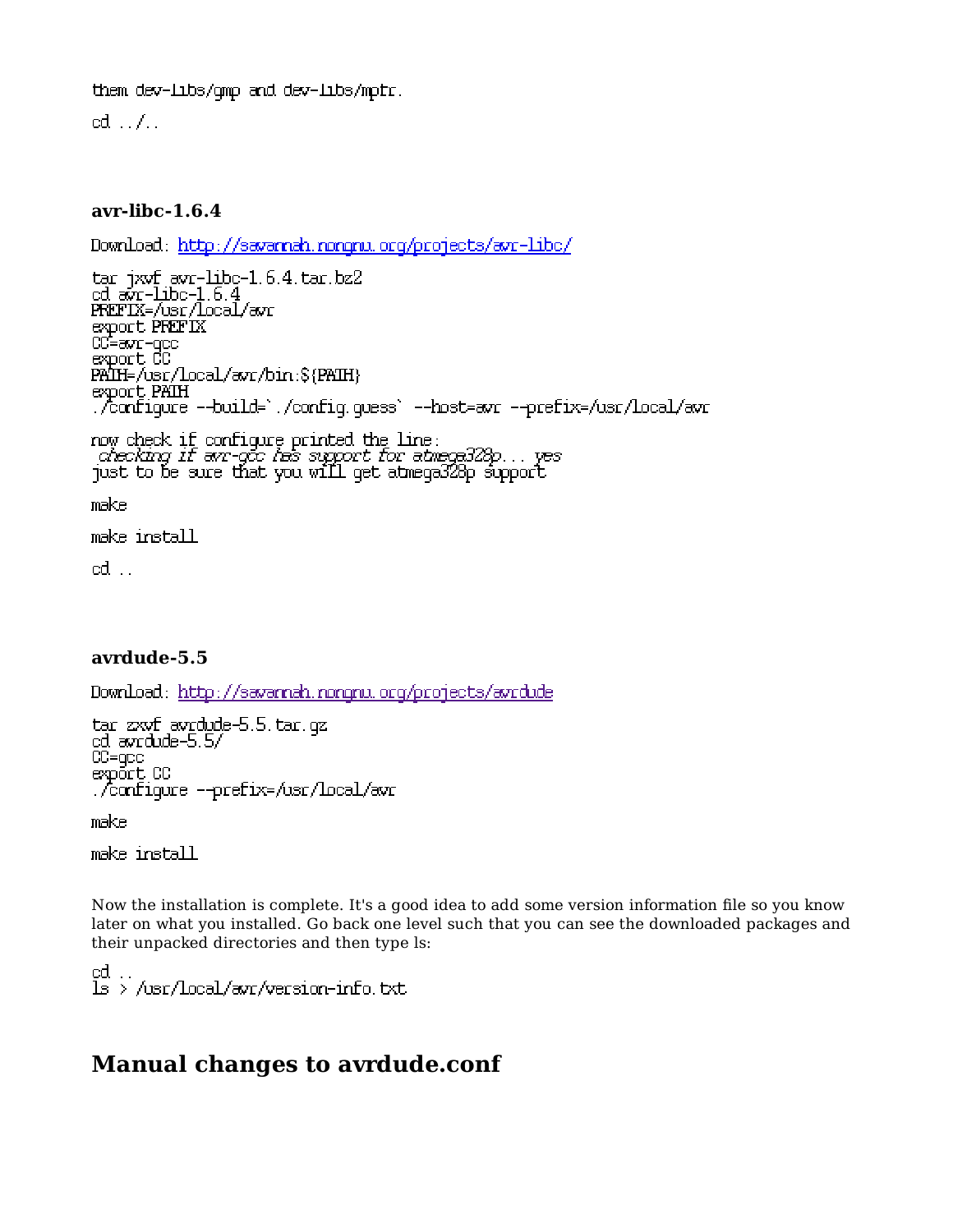The avrdude.conf file was installed during the above procedure in /usr/local/avr/etc. It needs some manual editing.

You need to add an atmega328 section (click here) as avrdude does not yet have atmega328 support in the standard configuration file. Search for atmega168 and add it before or after.

To use avrusb500 with avrdude go to the beginning of the avrdude.conf file and add this:

```
default \, serial = "/dev/tt_VUSB0";programmer
       \equiv "avrusb500";
  desc = "tuxgraphics avrusb500";
  type = stk50002;;
```
### **avr-libc incompatibilities**

The io.h for atmega168 contains pin definitions which have been renamed in atmega328. Those will cause compile errors. In case of the tuxgraphics ethernet code you will find that you will have to change the following in the source code:

change PB1 to PORTB1 change PB3 to PORTB3 change PB5 to PURIB5 change PD7 to PORTD7

We will update the code on our website over time too but it might take a while.

### **Installing avr-gcc for BSD unix, Mac and windows**

- FreeBSD:
	- The procedure is identical to the above description
- $\bullet$  Mac:
	- Get the XCode tools from Apple and then follow the above instructions
	- You can also get pre-compiled versions known as avrmacpack: http://www.obdev.at/products/avrmacpack/index.html
	- Instructions for the mac with screenshots can be found at: http://www.ladyada.net/library/avrdevtut/setup-mac.html
	- The avrusb500 programmer needs the virtual com-port driver from http://www.ftdichip.com/FTDrivers.htm . The avrusb500 shows then up as a usbserial device in /dev. Typing "ls /dev/\*usbserial\*" will probably find the right device. There is always some funny number behind the usbserial which make it unique (in case you happen to have many of them ;-).

To read e.g the fuse bytes of an atmega168 chip you could write a two line shell script called "readfuse168":

```
#!/bin/sh -x
avrdude -p m168 -P /dev/tty.usbserial* -c stk500v2 -v -q
```
Please edit this script as needed and insert the correct usbserial name. Avrdude compiles without any problems on the Mac.

• Windows: